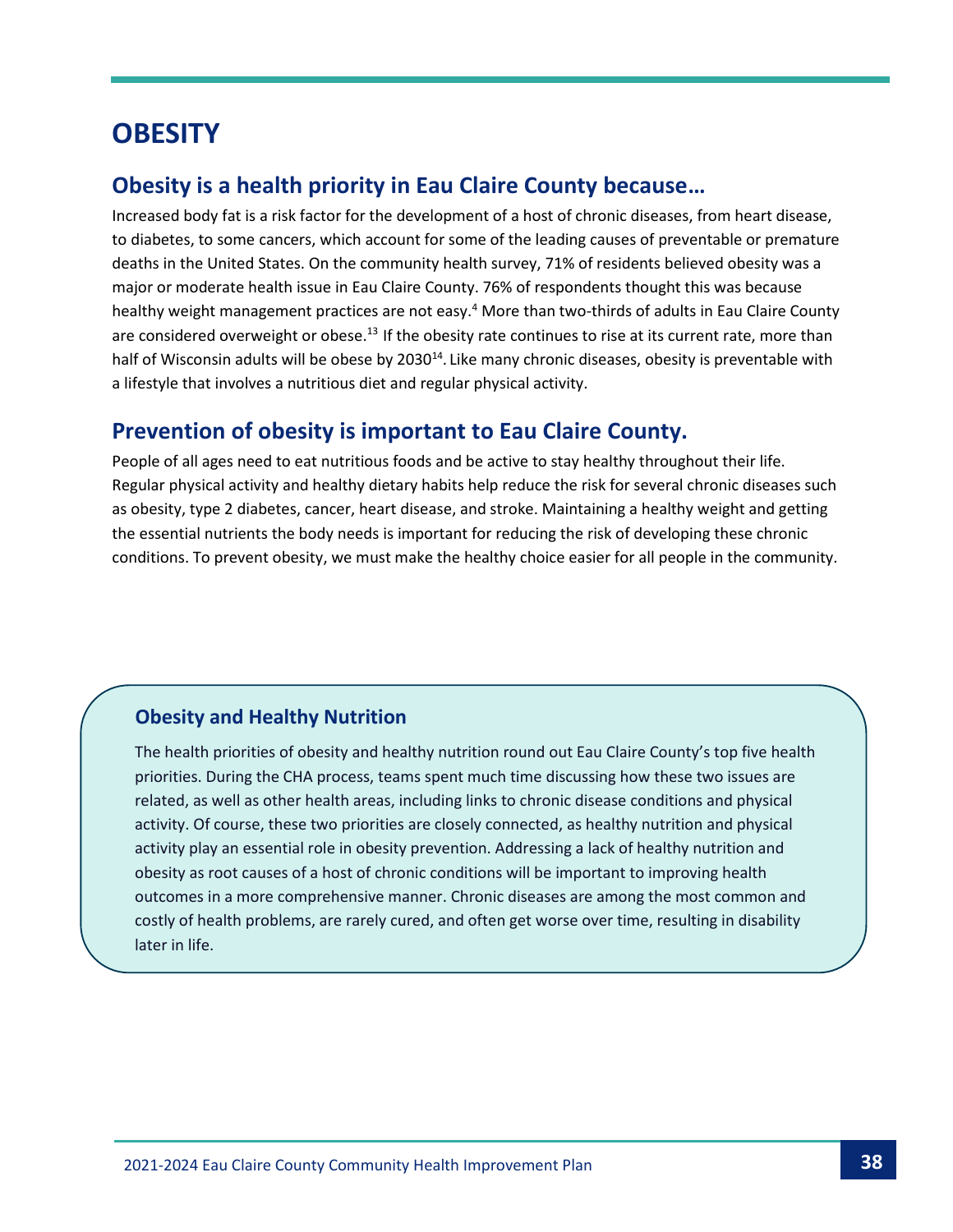

Members of the Chronic Disease Prevention Action Team identified the following goal and objectives based on several factors: root cause, evidence, community input[, assets](https://www.eauclairewi.gov/home/showpublisheddocument/25104/637558200633100000) (located in the appendix of the CHA), alignment wit[h state](https://www.dhs.wisconsin.gov/hw2020/index.htm) an[d national](https://health.gov/healthypeople) plans, and community readiness.

**Goal:** Promote active lifestyles for Eau Claire County residents at all life stages.

**Objective:** By end of 2024, implement, support, or expand at least 5 strategies that promote physical activity in a variety of places and spaces.

## **How We Know We Are Making a Difference**

#### *Data indicators that will be used to measure success over time.*

Key:  $\checkmark$  or  $\checkmark$  indicates whether Eau Claire County did better or worse compared to Wisconsin or the nation.

| <b>Data indicator</b>                                                                                      | <b>Eau Claire</b><br><b>County</b> | <b>Wisconsin</b> | <b>United States</b> |
|------------------------------------------------------------------------------------------------------------|------------------------------------|------------------|----------------------|
| Percentage of adults (20+) with body mass index<br>of 30 or greater <sup>19</sup>                          | 28%                                | 32%              | 30%                  |
| Adults who are either overweight or obese <sup>17</sup>                                                    | 68%                                |                  |                      |
| Adults aged 20 and over who report no physical<br>$\arctivity20$                                           | 19%                                | 20%              | 23%                  |
| Percentage of high school/middle school students                                                           | 56% HS                             | 57% HS           | 44.1% HS             |
| who are physically active 60 mins. per day for 5+<br>days <sup>8</sup>                                     | 66% MS                             |                  |                      |
| Percentage of high school/middle school students                                                           | 44% HS                             | 49% HS           | 46.1%                |
| who spent 3 or more hours per day on phone,<br>Xbox, or other device on an average school day <sup>8</sup> | 55% MS                             |                  |                      |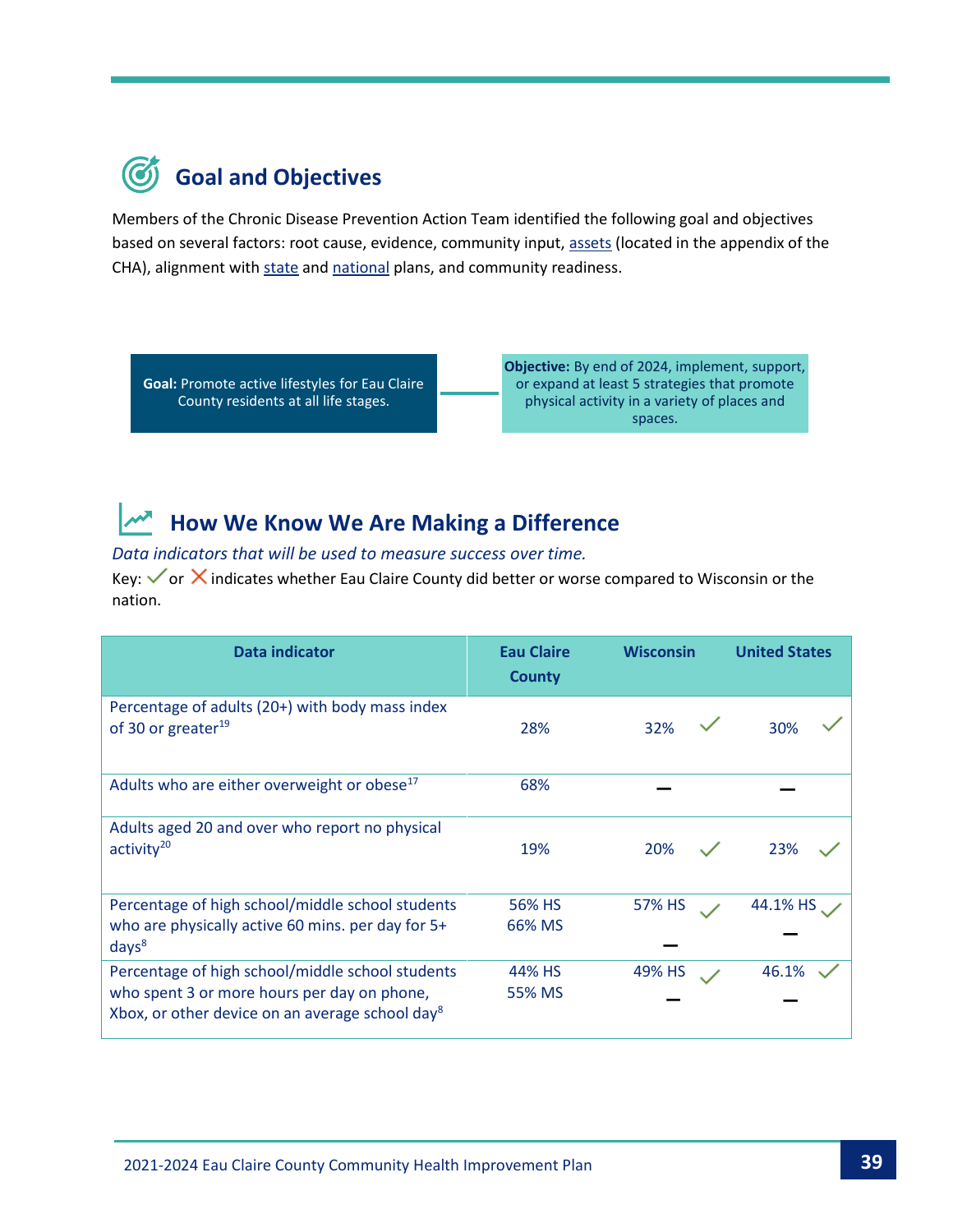# **MM** Current Stakeholders

*Stakeholders involved in Chronic Disease Prevention Action Team work.*

Aging and Disability Resource Center of Eau Claire County City of Eau Claire Community Representatives Eau Claire City-County Health Department Eau Claire City Council Eau Claire Parks, Forestry, & Recreation Department Eau Claire YMCA Group Health Cooperative of Eau Claire

HSHS Sacred Heart Hospital Marshfield Clinic Health System Mayo Clinic Health System Spectrum Insurance Group The Community Table University of Wisconsin-Eau Claire University of Wisconsin-Extension (Chippewa, Dunn, and Eau Claire Counties) Visit Eau Claire/Wintermission West Central Wisconsin Planning Commission

# **Strategies**

*Some practices and programs considered by Chronic Disease Action Team to prevent obesity. (\*=evidence-informed strategies)*

- Environmental and systems approaches designed to foster development of healthier behaviors and active living.
	- o Community-wide physical activity campaigns\*
	- o Physical activity programs for older adults\*
	- o Improve walkability/community wayfinding\*
	- o Targeted outreach to engage and share information/resources with under-reached populations
	- $\circ$  Partnerships with community organization(s) for annual community wellness event